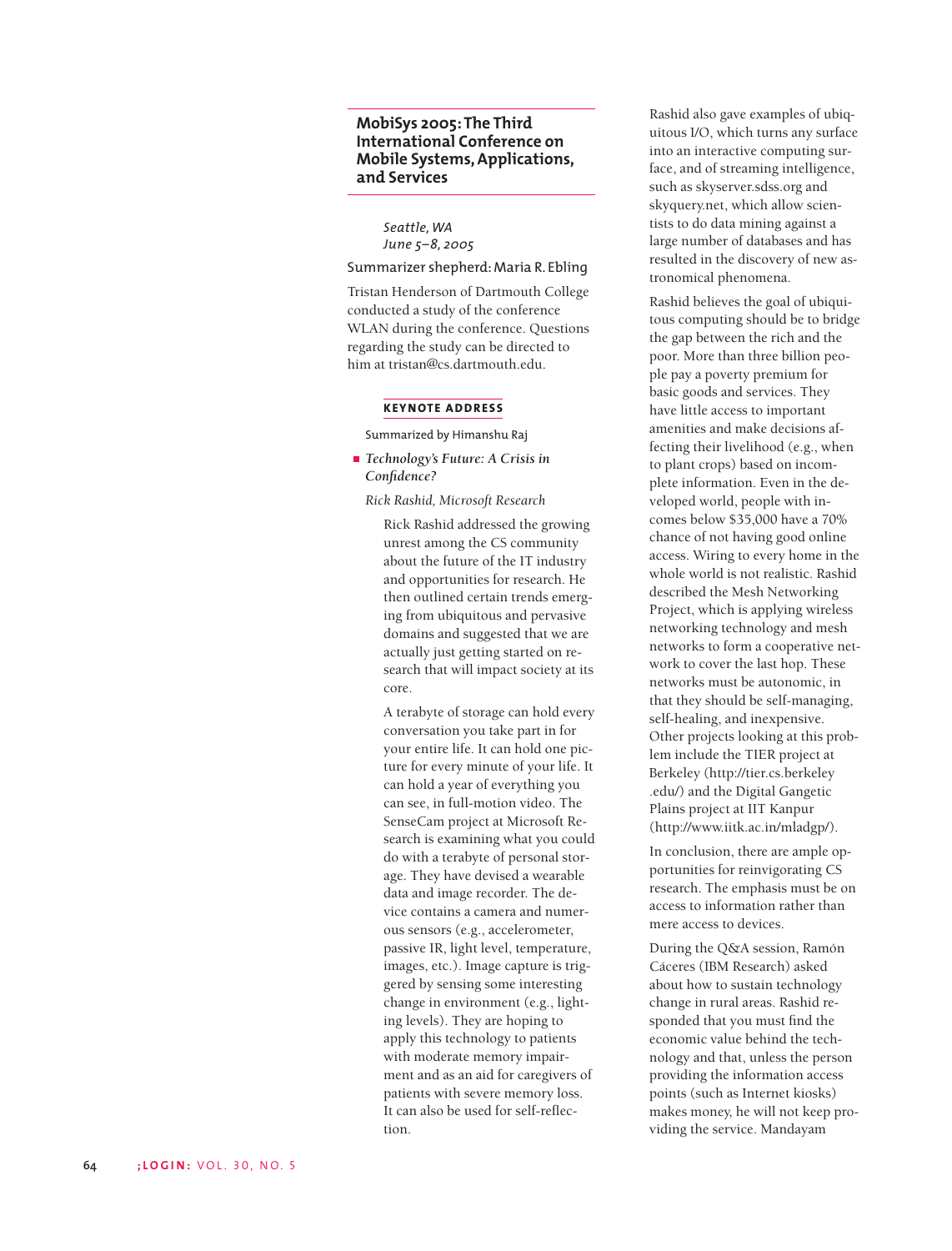Raghunath, also of IBM Research, followed up by asking how to get rural areas started. Rashid responded that there have been a number of approaches. One that worked in parts of India and Bangladesh was a bank that supports microloans. Tapan Parikh (University of Washington) pointed out that the positive effects we foresee from technology have to do with the applications that emerge from those technologies. Rashid agreed that this was true and then discussed whether this would cause the field of computer science to lose its identity. He pointed out that this style of research can bring risks from a career and from a funding perspective, but he also pointed out that about 50% of the basic research investment made by Microsoft goes toward projects that funding agencies are not (yet) comfortable with. He expressed hope that funding agencies would eventually view these cross-disciplinary projects as legitimate research areas.

## **APPLICATIONS ON THE GO**

Summarized by Hongwei Zhang

## *A Systems Architecture for Ubiquitous Video*

*Neil J. McCurdy and William G. Griswold, University of California, San Diego*

Neil McCurdy presented the architecture of their ubiquitous video system, RealityFlythrough, which enables users to visually explore a remote area in real time. McCurdy started by discussing the potential applications of the system, which include disaster response, remote monitoring, remote navigation, and virtual shopping.

McCurdy introduced the technical challenges: the low density of camera deployment, the continuous movement of both the object and the camera, and the need for reliable, live, and real-time data delivery. He then elaborated on how he dealt with these technical challenges. RealityFlythrough uses "motion" as a substitute for an infinite number of cameras; it uses dynamic path estimation with smoothened transition between scenes; and it uses dynamic archiving of high-quality images from different locations to reduce the density of camera deployment and the amount of image data that needs to be delivered. He concluded the talk with a discussion of their evaluation. Overall, they found the number of live cameras to be the bottleneck, not the total number of cameras.

After the talk, McCurdy discussed with the audience issues such as how to fetch archival images, how to deal with outdated images, the impact of GPS precision on system performance, and the network challenges posed by the possible use of omnidirectional cameras.

More information is available at http://peanutgallery.homeip.net/ drupal/taxonomy/term/1.

## *LiveMail: Personalized Avatars for Mobile Entertainment*

*Miran Mosmondor, Ericsson Nikola Tesla; Tomislav Kosutic, KATE-KOM; Igor S. Pandzic, Zagreb University*

Miran Mosmondor presented Live-Mail, a prototype system for communicating personalized images between mobile devices such as cell phones. He briefly introduced the concepts and techniques of 3D modeling, face animation, and 3D graphics on mobile platforms, then described the client-server architecture of LiveMail. The client enables the user to customize the characteristics of face animation, and the server acts as the relay between the sender and the receiver. Mosmondor stressed the importance of performing face animation using parameter adaptation, instead of transmitting raw face images: by transmitting the parameters instead of images, LiveMail only requires a bandwidth of 0.3Kbps, which is available even in resource resourceconstrained devices such as cell

phones. Mosmondor pointed out that the server of LiveMail spent 98% of the time on parameter adaptation yet only 2% of the time on storage and retrieval.

Mosmondor answered questions regarding the relative importance of bandwidth and processing capability, the necessity of 3D rather than 2D face presentation, and the relation of LiveMail to other efforts. Mosmondor stressed that LiveMail does not require high bandwidth so much as high processing capability, such that the server could be dropped out of the architecture if the client (e.g., cell phone or PDA) is fast enough.

# *MediaAlert—A Broadcast Video Monitoring and Alerting System for Mobile Users*

*Bin Wei, Bernard Renger, Yih-Farn Chen, Rittwik Jana, Huale Huang, Lee Begeja, David Gibbon, Zhu Liu, and Behzad Shahraray, AT&T Labs—Research*

Bin Wei presented MediaAlert, a system for delivering TV news according to the interests of users. Wei discussed the techniques employed in MediaAlert: processing media and extracting descriptive abstractions of the media, and content repurposing to disseminate media to devices with distinct protocols and capabilities. He stressed the importance of aligning unsynchronized images and captions and the scalability of the system to support a large number of users and devices.

Wei walked through a scenario where a user created an identity and topics of interest, and MediaAlert then analyzed and delivered related images to the user. Wei also pointed out that media processing takes longer than dissemination and noted the importance of dealing with false positives in alert.

David Kotz asked whether the user's location is used in the selection of content. Wei replied that it is and that the news content itself is location-dependent, because different news channels provide different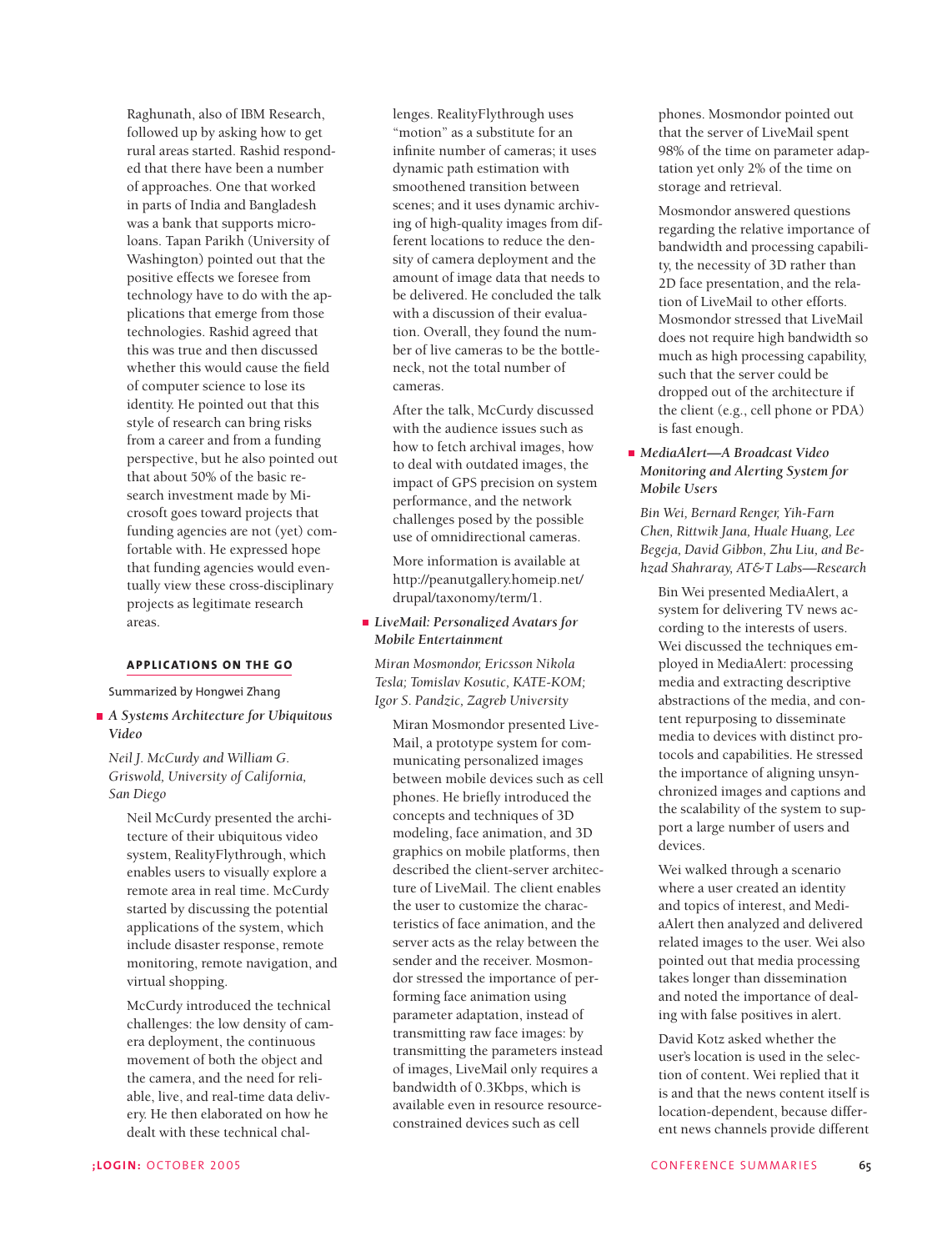content. Mark Corner asked whether closed captioning was important to this system. Wei replied that closed captioning is very important to the existing system and that this is an area that will evolve. Tristan Henderson asked whether they had done any usability testing. Wei said that they had only used the system within their own team and that more usability testing was necessary. Andre Hesse asked what happens once the user has received the maximum number of alerts for the day and then something really important happens. Wei clarified that the maximum number of alerts per day is for the scheduled alerts and that the system sends the most relevant clips first. Real-time alerts cover emergency events and are not subject to the maximum.

### **SHAKE 'EM, BUT DON'T CRACK 'EM**

Summarized by Neil McCurdy

### *Cracking the Bluetooth PIN*

*Yaniv Shaked and Avishai Wool, Tel Aviv University*

This paper describes the implementation of an attack on the Bluetooth security mechanism and received considerable press coverage prior to MobiSys.

Shaked presented results which show that a four-digit PIN (the PIN size on many commodity devices) can be cracked in less than 0.3 sec. on an old Pentium III 450MHz computer, and in 0.06 sec. on a Pentium IV 3GHz HT computer. Because the attack uses brute force, the time to crack larger PINs increases by a factor of 10 for each additional digit used in the PIN.

The second contribution of this paper is the re-pairing attack, which forces two Bluetooth devices to rerun the pairing process that had just been described. Because devices usually store the link keys indefinitely, the first attack only works during the short interval when devices first connect to each other. However, an attacker can

simulate a lost key by impersonating one device and telling the other device that it has forgotten its key. This action causes the two devices to run the full pairing process the next time they communicate, thus opening the devices to the attack. Shaked suspects that custom hardware would be required, because it may be necessary to spoof the Bluetooth ID and because the timing of the attack is critical.

Shaked concluded the talk by suggesting possible countermeasures to this attack. One consequence of the re-pairing attack is that the user is asked to re-enter the PIN. Users should be wary of such requests. Users should also enter their PINs as infrequently as possible to reduce the risk of an attacker eavesdropping on the pairing process. He also suggests that the hardware manufacturers use the 128-bit PINs that are allowed in the standard to make the brute-force attack less likely to succeed. Even when using a 128-bit PIN, though, a denial of service attack could still be performed by constantly running the re-pairing attack.

# *Shake Them Up! A Movement-Based Pairing Protocol for CPU-Constrained Devices*

*Claude Castelluccia, INRIA, France and University of California, Irvine; Pars Mutaf, INRIA, France*

This talk complemented the Bluetooth cracking talk. Claude Castelluccia showed how secure authentication between sensor devices could be performed across a clear channel without using a PIN and without using anything as CPUintensive as a public key. Other goals were: no preconfiguration, no extra cost, no special equipment, and protection from denial of service attacks.

The strategy assumes that an eavesdropper cannot tell the source of a message (source anonymity). Assuming you have two devices, Alice and Bob, Alice can send a message to Bob that says, "I'm Alice." Bob

knows this is true, since he's not Alice, so he and Alice can agree that the bit is 1. If Alice instead had said, "I'm Bob," Bob would know that this is false, so they would both agree on the bit being 0. Eve hears these messages, but does not know who was the source and therefore cannot determine the values of the bits.

The challenge is to construct an environment where Eve cannot determine the source of a message. In this talk, Castelluccia discussed three approaches Eve could take to discover the source of a message. She could use timing information, signal power, or frequency. He then described ways that Alice and Bob could protect against each of these techniques, one of which required physically "shaking them up."

Someone suggested that an attacker could intentionally create a collision when Alice sends a message to Bob, so Alice and Bob would not agree. Castelluccia pointed out that this would not work, since 802.11 is reliable: Alice would expect an ACK from Bob. Another questioner wondered whether cameras could be used to record the positions of the devices as they were being shaken. The question was mostly asked in jest, but Castelluccia pointed out that, even if such an attack were feasible, the devices could be obscured from view while being shaken.

### **MOBILE SERVICES**

Summarized by Mike Blackstock

## *Reincarnating PCs with Portable SoulPads*

*Ramón Cáceres, Casey Carter, Chandra Narayanaswami, and Mandayam Raghunath, IBM T.J. Watson Research Center* 

### *Awarded Best Paper!*

Mandayam Raghunath presented SoulPad, a new approach to solving the problem of providing a personal and customized computing environment anywhere. When users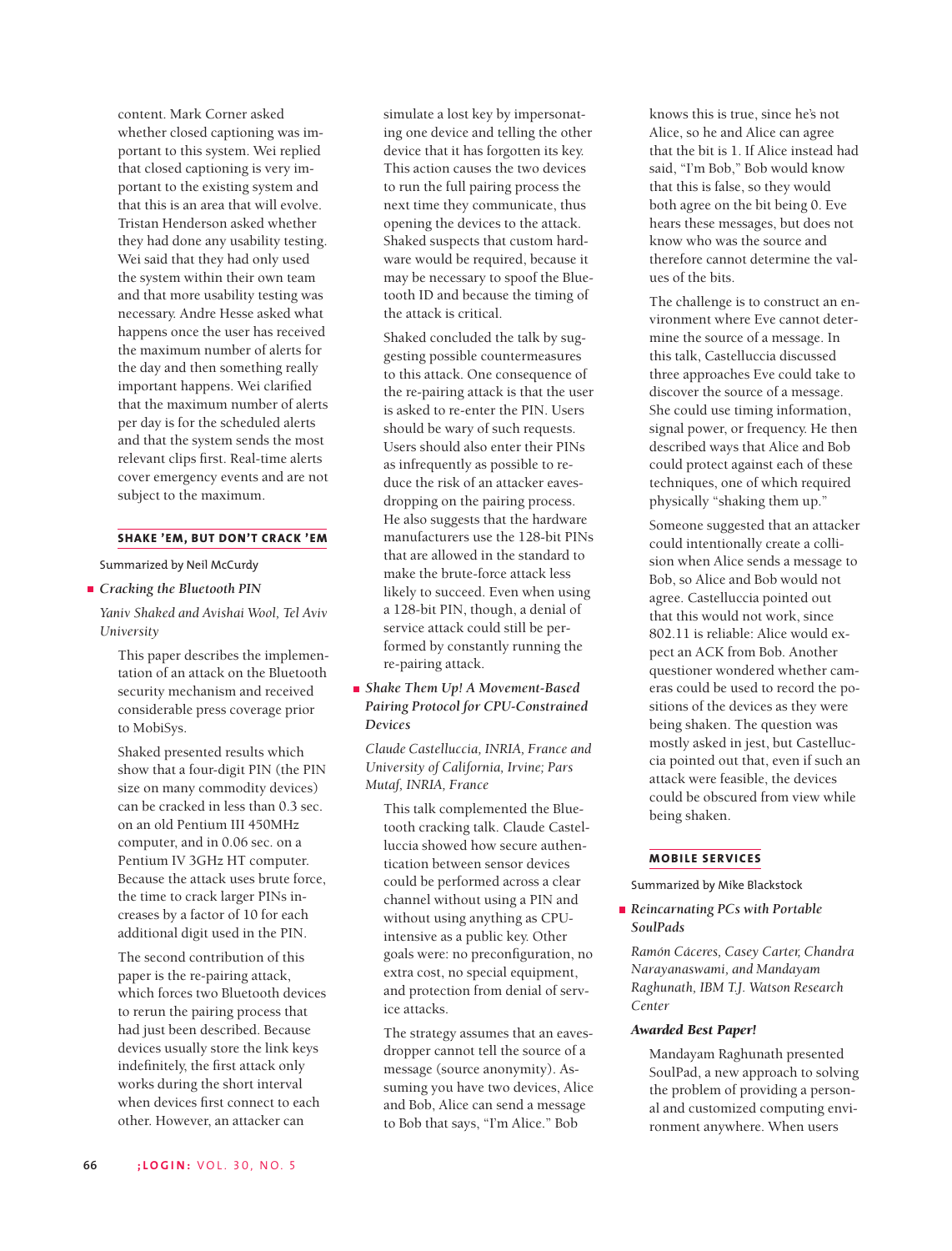move locations, they want to suspend their work and then start up again exactly where they left off. In the SoulPad solution, the PC (body) is separated from the session state and bits (soul). SoulPad uses a pocket-sized USB drive that can be plugged into any PC to allow users to resume their personalized computing environment. The key enablers for SoulPad are fast, small, high-capacity USB 2.0 drives from mass market media players, auto-configuring OSes such as Knoppix, and mature virtualization technologies.

Although the virtual machine and swap space use an encrypted file system, SoulPad is still currently vulnerable to hardware and BIOS attacks. To address reliability, the system supports network backups, though local backup is also possible. To deal with hardware diversity, the system needs to keep many drivers up to date. Some older systems cannot boot from a USB dongle, so a small boot CD could be required.

Raghunath was asked whether there are other issues that need to be addressed to put SoulPads to use. One issue is that certain applications check the hardware and assume that they are pirated when they have been moved to a new PC. There are also legal issues that need to be addressed.

Further information is available at http://www.research.ibm.com/ WearableComputing/SoulPad/ soulpad.html.

*Slingshot: Deploying Stateful Services in Wireless Hotspots*

*Ya-Yunn Su and Jason Flinn, University of Michigan*

Ya-Yunn Su presented the Slingshot system, which alleviates the bottleneck associated with the back-haul connection to hotspots by replicating application state to surrogate computers closer to wireless access points. She presented the scenario where a user brings a Pocket PC into a coffee shop and uses VNC to

execute applications on a server over the Internet. The bandwidth over the Internet is often limited to a T1 (1.5Mbps) and latency is high, leading to poor response to desktop interaction. In a manner similar to cyber-foraging, Slingshot replicates state from the remote (home) computing environment to a VM running on one or more surrogates. Because Slingshot only replicates the state, users can fall back to their home server in the event of surrogate failure. Once a replica is instantiated on one or more surrogates, a proxy broadcasts user interaction to all replicas and the home server. The applications tested are the VNC desktop and speech recognition, though Su only discussed the VNC application in her presentation.

The system was evaluated to show that once the state was transferred, taking 27 minutes, the interaction performance was 2.6 times faster. Using a microdrive to store volatile state and chunk hashes sped things up considerably, requiring only 6 minutes: about 3 minutes to transfer state, another 3 to replay the logs. Overall the system improves performance for low-latency applications and hides surrogate failures by using replicas and broadcasting the interactions.

Ramón Cáceres asked if the system relied on the applications running in a deterministic manner; for example, could a Slingshot application maintain communications from the outside world? Su responded that determinism is required and that outside communication is not yet supported. Another member of the audience asked whether requiring VMware on all surrogates might perhaps be too strong an assumption. Su responded that they do assume that the surrogate is already running VMware, but suggested that perhaps VMware itself could be transferred first in the future.

## *DeltaCast: Efficient File Reconciliation in Wireless Broadcast Systems*

## *Julian Chesterfield, University of Cambridge; Pablo Rodriguez, Microsoft Research*

Julian Chesterfield presented the DeltaCast system, which very efficiently reconciles two versions of a file between a server and any number of clients with any version of a file using a pure radio broadcast system. DeltaCast uses a hierarchical hashing scheme, combined with decomposable hashes and erasure coding for high efficiency. Delta-Cast was compared with file download, flat hash, hierarchical hash schemes using Web pages, and binary data such as software upgrades. From this evaluation, it was determined that the number of hierarchy levels could be dynamic depending on the data type. Compared to hierarchical and singlelayer hash systems, the time required to get the data required to update a file on a client is also much lower for Web pages. The amount of data downloaded is the same as in hierarchical hash schemes and less than in singlelayer hashing. DeltaCast trades off decoding time, but the overall penalty is low. This system can be applied to not only broadcast radio networks but also IP multicast, overlay networks, and content distribution networks.

One attendee asked why the authors did not consider the use of Turbocodes or other well-known hash algorithms. Apparently these hashes do not require the system to solve linear equations, but use iterative algorithms, so they should be faster. Chesterfield answered that they used a hash that was already available to them and understand that perhaps their system may not be optimal in this area. Maria Ebling asked whether the carousel size of hashes or data on a given channel was fixed. Chesterfield answered that any number of erasure codes can be generated and any of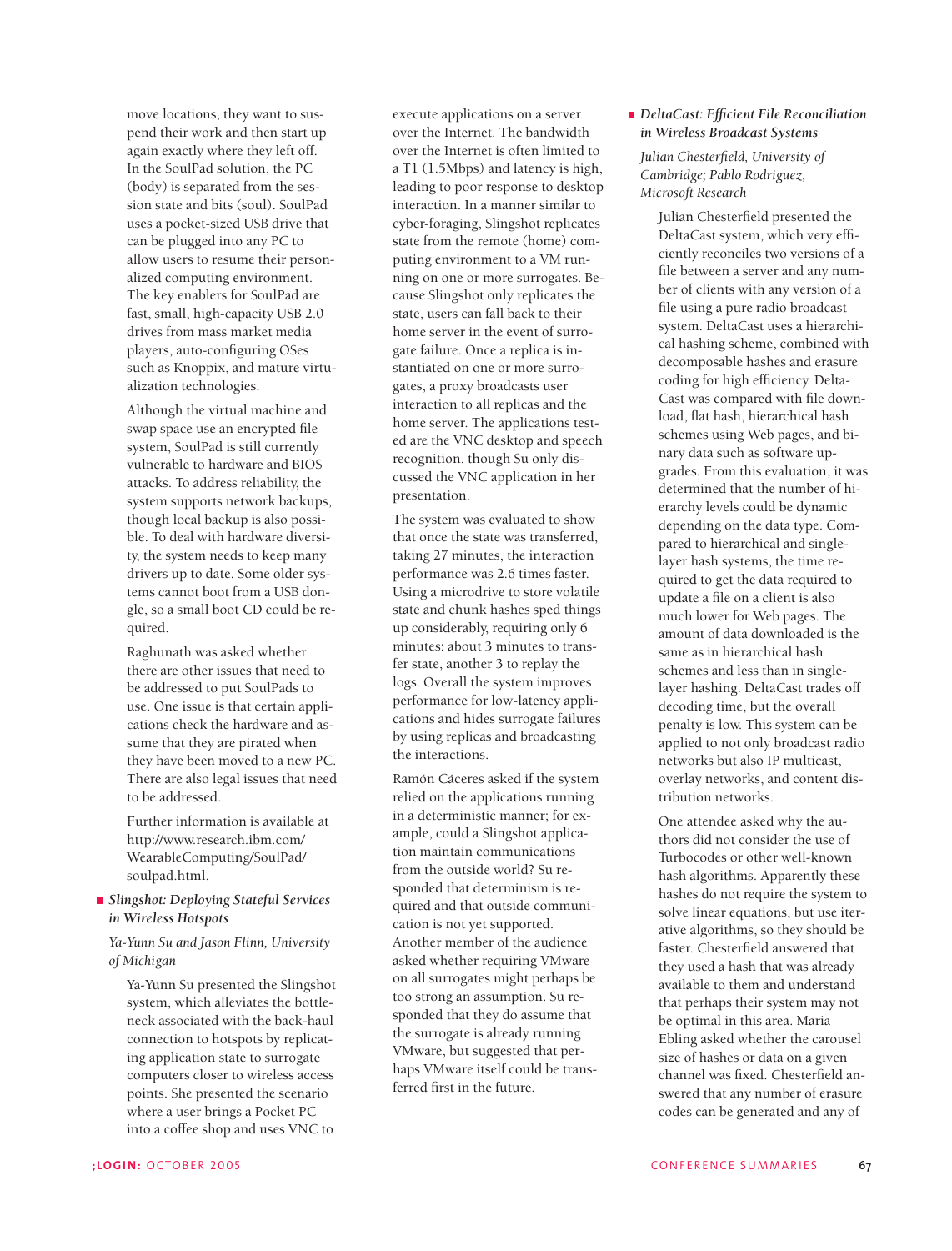these blocks/codes is useful in regenerating data and hash codes.

# **POSTERS AND DEMONSTRATIONS**

Summarized by Denitsa Tilkidjieva

This session hosted 24 displays of researchers' work in the field of mobile systems, applications, and services. A wide range of applications were on display. We highlight just three of these here:

The pre-hospital patient care system (Hashmi et al.) consisted of a number of pulse sensors, attached to patients' fingers to monitor vital signs. It is most useful when multiple patients are in need of attention, because it can allow quick decisions at critical moments.

The inHand system for ubiquitous personalized interactive content (Bhatti et al.) was shown in both a poster and a demonstration. The researchers demonstrated the in-Hand device and how it can be used to gather user-customizable information about movies, events, and the like.

If you try to cook a turkey, a duck, and a chicken all in one, you will get a Turducken. Sorber and his colleagues borrowed this name for their system for hierarchical power management, consisting of a laptop, a stripped-down PDA, and a mote. The device always chooses the platform that performed the given task at the lowest energy cost, thus extending the lifetime of the device up to 10 times.

Photos of the posters and demonstrations can be found at http://www.mtholyoke.edu/ ~dntilkid/mobisys.

## **PLENARY SESSION**

Summarized by Hongwei Zhang

*Staying Off the Hot Seat with Cool Mobile Systems*

*Alfred Spector, IBM Software* 

Alfred Spector, chief technology officer at IBM Software, gave a visionary talk on the technological and societal implications of the development of mobile pervasive systems, with an emphasis on the robustness of these systems.

Spector first described the trend of mobile systems. On one hand, the ever-growing modality, decreasing form factor, declining cost, and exploding connectivity have been pushing the development of mobile systems. On the other hand, medical informatics and security applications are calling for mobile systems. For instance, the market for health care is about \$1.5 trillion per year, which is about as large as the whole IT industry. Nevertheless, in most scenarios of mobile pervasive systems, we are envisioning amalgams of components. The systems are usually so complex that we cannot prove their correctness. In many cases, it is also impossible to anticipate what may go wrong in a system.

Given the complexity of pervasive systems, Spector argued that one key challenge of designing these systems is to guarantee their robustness, e.g., ease of use, evolution, QoS, reliability, security, and fitness to purpose.

After discussing the challenges posed by mobile pervasive systems, Spector analyzed why existing techniques and architectures do not satisfy the need for robustness. To demonstrate design for robustness, Spector described a hierarchical architecture based on a common trusted computing base, a secure hypervisor, and trusted virtual domains. Spector stressed the importance of adopting a top-down approach and the development of trustworthy capabilities (e.g., attestation, privacy services, and authentication).

In particular, Spector stressed the concept of "information provenance (InfoP)," by which the origin of information can be identified with proof. InfoP can provide the basis for law enforcement to play

their role in improving the robustness of systems (i.e., punishing actions that are not allowed, such as spam, viruses, etc). But Spector also pointed out the challenges of InfoP: privacy, storage for massive data, digital signatures and CAs, and law enforcement across international boundaries.

Spector discussed the importance of the "science of design" in increasing system robustness. Besides the traditional time and space complexity, Spector specifically noted the need to manage the complexity of usage (i.e., user interface). To this end, he argued that we should pay attention to the meaning and measurement of robustness and of design methodologies. He also emphasized the importance of simple yet flexible architectures, as well as self-healing and self-optimization. Finally, he suggested that the technical community should work with the wider society to address a broader range of robustness issues.

# **SPEEDY WIRELESS**

Summarized by Xiaoqiao (George) Meng

*Improving TCP Performance over Wireless Networks with Collaborative Multi-Homed Mobile Hosts*

*Kyu-Han Kim and Kang G. Shin, University of Michigan*

Kyu-Han Kim pointed out that wireless networks have capacity limitations. In practice, a group of nearby hosts may constitute a mobile collaborative community (MC2) where hosts share bandwidth and content. In such a community, each host is multi-homed and data is multiplexed to improve utilization. Accordingly, it is important to allow TCP to achieve high utilization of the aggregate bandwidth over multiple interfaces, but this presents several challenges, from requiring exact link-state information, to coping with dynamic wireless links, to handling out-oforder packet delivery, to controlling congestion.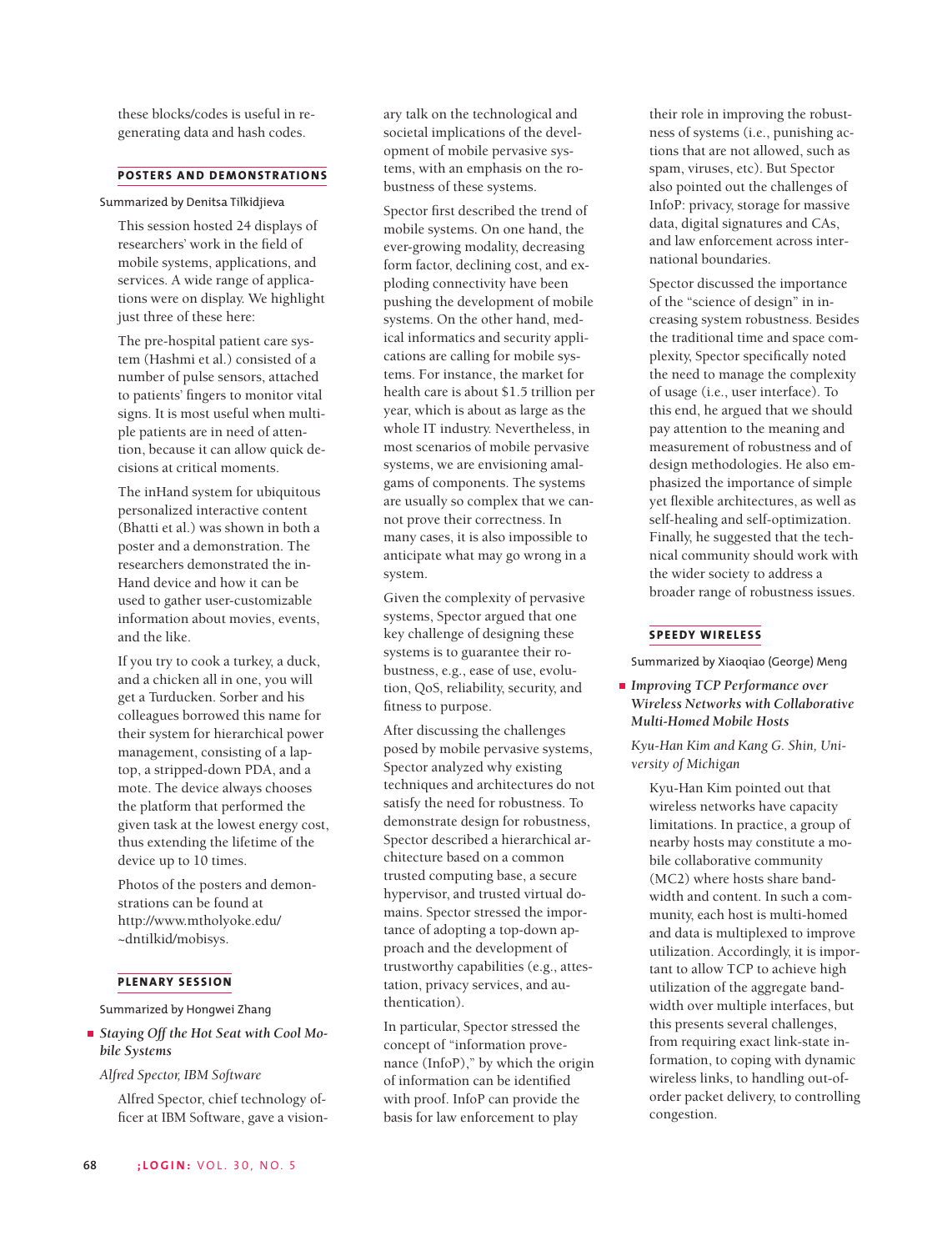To cope with these challenges, Kim introduced PRISM, Proxy-based Inverse Multiplexer. PRISM consists of adaptive scheduling, intelligent acknowledgment controlling, network-assisted fast recovery, and IMUX at the proxy's network layer. PRISM architecture has an adaptive scheduler (ADAS) to achieve cheap and adaptive fair-scheduling. PRISM has been implemented in Linux kernel 2.4.20 and netfilter. PRISM-IMUX is a filter at a network layer. The authors also devised a testbed, by which they found that PRISM delivers 95% of the aggregated bandwidth. In a setting with three heterogeneous mobile nodes, PRISM achieved more bandwidth than vanilla TCP.

David Kotz asked how members of the community find one another. Kim answered that they can use the service location protocol to find existing collaborative communities, but that forming communities and dealing with membership dynamics is an area for future work.

# *Horde: Separating Network Striping Policy from Mechanism*

*Asfandyar Qureshi and John Guttag, MIT Computer Science and AI Laboratory*

Asfandyar Qureshi presented Horde, a middleware mechanism that allows multi-stream applications to communicate over multiple channels with widely varying latency and bandwidth. The authors were motivated to build Horde in order to support mobile telemedicine, specifically an application that allows doctors to examine patients in transit to the ER. This application requires the transmission of unidirectional video, bidirectional audio, and low-rate physiological data streams in real time from a moving ambulance. This system requires high throughput, low latency, and the ability to deal with vehicular motion in an urban area.

Network striping in a WWAN environment presents substantial chal-

lenges, from coping with limited bandwidth, to dealing with applications having dissimilar needs, to dealing with dissimilar network channels with varying QoSes.

Horde middleware provides a number of services, the most novel of which is QoS modulation. With QoS modulations, applications express stream QoS sensitivities, where the QoS is multi-dimensional. When an application sends data, it receives some utility from the consumption of its data at another host. Applications express QoS "objectives" which define QoS constraints on streams. In summary, the goal for Horde is to build a flexible network striping middleware for WWANs.

David Kotz asked how many applications the authors have examined and how many more they plan to explore. Qureshi expressed concern that the interface may be too rich, in that you may be able to express more than is necessary. They are building the telemedicine application to gain more experience with the system.

# *An Overlay MAC Layer for 802.11 Networks*

*Ananth Rao and Ion Stoica, University of California, Berkeley*

Multi-hop wireless networks are being considered for last-mile broadband connectivity. However, such networks are subject to issues of fairness. This work addresses this issue; specifically, the authors show how to prevent starvation of flows without changing the hardware.

Ananth Rao first described a starvation problem with 802.11 MAC that they identified by using a testbed with six nodes. They found that the cause of this problem was interference and asymmetric carrier sense. Rao pointed out that existing solutions to this problem (e.g., contention-based MACs and TDMA) require hardware modifications but that the starvation problem can also be solved above the MAC layer

host can send. The proposed solution is called Overlay MAC Layer (OML). OML uses readily available, inexpensive hardware, and can evolve to meet diverse application scenarios/requirements. Rao then described how to implement OML. He summarized the results of their evaluation on both a six-node testbed (based on Click from MIT) and a Qualnet network simulator. They found that the disparity between one-hop and four-hop flows was reduced but that the throughput on the one-hop flows was also greatly reduced.

by limiting how much data each

Himanshu Raj asked whether providing fairness reduced the overall throughput. Rao explained that this approach actually increases the throughput, though it is not shown in the graph because the graph does not account for starved flows. Ramón Cáceres pointed out that with an asymmetric link, one node would never be in the active list, but Rao clarified that a node in the middle can piggyback information about the other node so that it will be added to the active list. Richard Paine encouraged Rao to propose some of these changes to 802.11 because, although 802.11n addresses some of these issues, it would be useful to address the other questions as well. Brian Noble asked what happens if one of the nodes gets greedy, and Rao explained that they currently assume that the box is tamper-proof.

## **OPERATING SYSTEMS FOR SENSOR NETWORKS**

Summarized by David Johnson

*Design and Implementation of a Single-System Image Operating System for Ad Hoc Networks*

*Hongzhou Liu, Tom Roeder, Kevin Walsh, Rimon Barr, and Emin Gün Sirer, Cornell University*

Hongzhou Liu presented Magnet-OS, a distributed operating system designed for use in ad hoc networks. Liu observed that ad hoc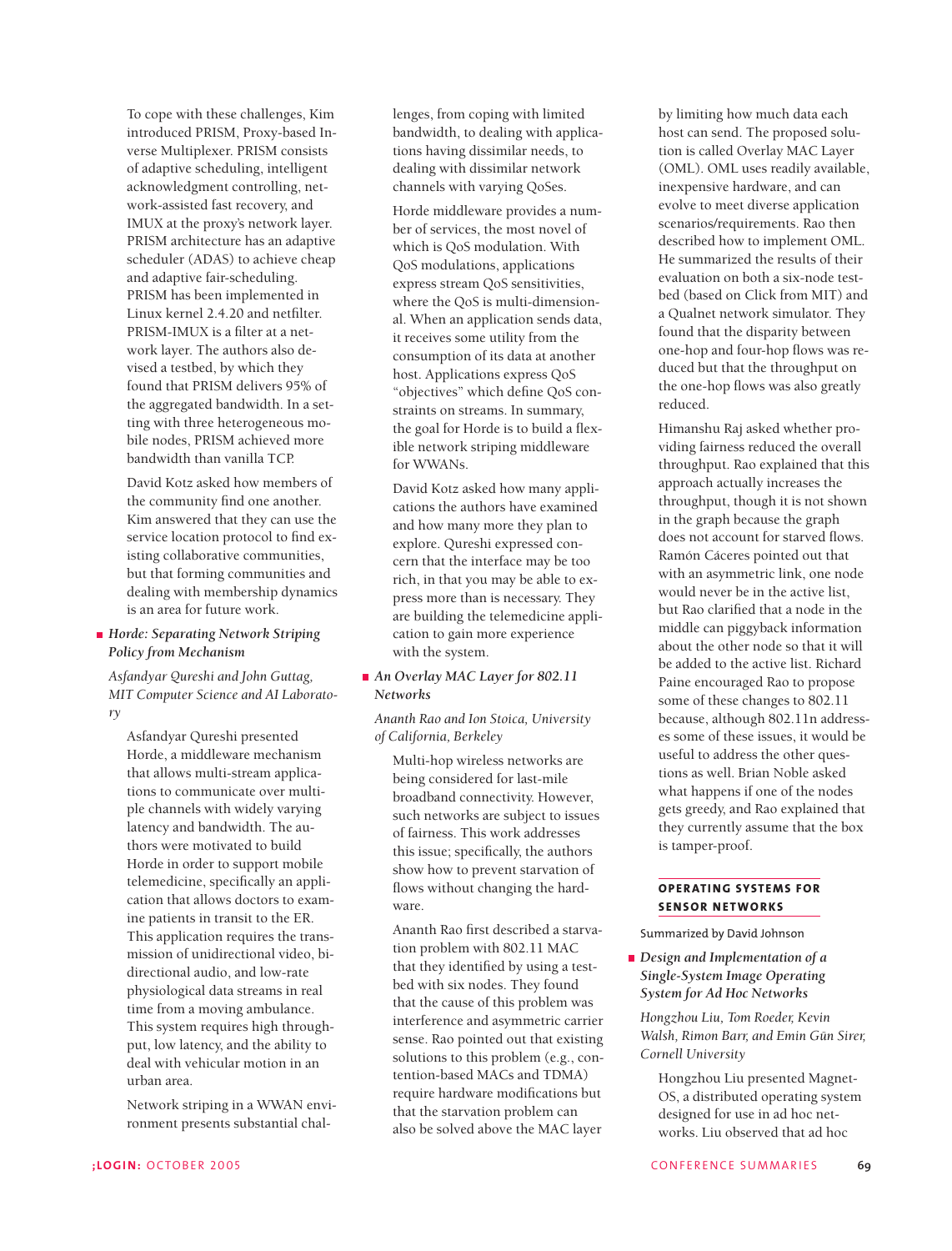network applications are extremely difficult to program, even today. MagnetOS responds to this problem by combining all network nodes into a single, event-based virtual machine; this abstraction eases application development and increases network lifetime. In MagnetOS, synchronous and asynchronous events signal code execution by triggering event handlers. A static partitioning approach converts application class files into event handlers. Migration of event handlers provides improved energy efficiency and saving of computation if loss of power is imminent. MagnetOS provides several migration algorithms that are designed to minimize communication energy overhead.

Liu presented results from evaluating MagnetOS with an application called SenseNet, in which there are a number of fixed sensors and mobile data processing components. They compared a number of algorithms, three that required no communication overhead and two that did. The TopoCenter(1) algorithm, which moves objects using onehop neighborhood knowledge from each communicating partner, increased system lifetime by a factor of 2.5.

Ahmad Al-Hammouri asked why they did not use aglets, since aglets provide a clean environment for mobile agents. Liu explained that the major complaint about mobile agents is security, because they can execute any code on any node. Doug Terry added that MagnetOS is using a different model; they are breaking their code onto different machines. Terry then asked whether they thought they would need multiple algorithms and adapt between them dynamically or whether one would be sufficient. Liu responded that they currently require the programmer to pick one and that their experience to date suggests that the two Topo algorithms perform well throughout the range.

# *SOS: A Dynamic Operating System for Sensor Nodes*

*Chih-Chieh Han, Ram Kumar, Roy Shea, Eddie Kohler, and Mani Srivastava, University of California, Los Angeles*

Ram Kumar presented SOS, an operating system designed for use in sensor network applications. Because sensor networks often manifest in long-term deployments, individual nodes must be flexible to respond to remotely controlled changes. SOS is a modular, application-independent operating system that supports dynamic reprogramming via module updates and replacements. In contrast, TinyOS, the de facto sensor network operating system, produces a static binary composed of both system and application-level functionality and must be recompiled and replaced on each node to effect an upgrade. Another similar system, Maté, provides a virtual machine that can execute small code fragments distributed through the network. Application-level upgrades are possible, but interpreter upgrades must fall back on the TinyOS update system. SOS consists of a static kernel, which provides an abstraction of the hardware, and is installed on all nodes. Dynamically linked modules communicate with various kernel services and device drivers as necessary. Modules can register functions with the kernel, and potential callers may subscribe to provided functions. The kernel provides priority scheduling, dynamic memory and intra-module message passing, as well as safety features.

Kumar discussed the results of an evaluation comparing TinyOS, SOS, and Maté. All ran Surge-like applications (Surge is a well-known multi-hop data-gathering application for TinyOS). They found that CPU activity was on average 1% higher in SOS than in TinyOS. Energy usage during code updates in SOS was an order of magnitude larger than in Maté, because Maté must update only a small chunk of bytecode. However, TinyOS update

costs were 400 times as much as for SOS, because updates to TinyOS require the replacement of the entire system binary. Kumar observed that the important metric to observe when comparing update energy costs is the frequency of updates.

Himanshu Raj asked what impact one module can have on another and whether they can crash one another. Kumar responded that the architecture provides no form of memory protection and that a wild pointer could corrupt the data space of another module. Unfortunately, there is no hardware support to correct this problem. Bhanu Pisupati asked about the programming model. Kumar responded that it is described in more detail in the paper, but that all modules are implemented as message handlers and listen on a particular port for messages intended for them. Jason Flinn found the idea of safety checks fairly interesting, but asked for clarification about how this really works. Kumar responded that static checks would require analyzing the entire source code and would not solve the problem. He clarified that the base stations maintain some information about the kind of modules present on the nodes and do some analysis at load time before sending a module.

## **LOCATION (HERE)**

Summarized by Neil McCurdy

## *A Relative Positioning System for Co-Located Mobile Devices*

*Mike Hazas, Christian Kray, Hans Gellersen, Henoc Agbota, and Gerd Kortuem, Lancaster University, U.K.; Albert Krohn, University of Karlsruhe, Germany*

Mike Hazas introduced Relate, a compelling approach to determining fine-grained relative locations and orientations between proximate devices. It uses ultrasound peer-to-peer sensing, giving the user relative location accuracy in the 10cm range and eliminating the need for the infrastructure-based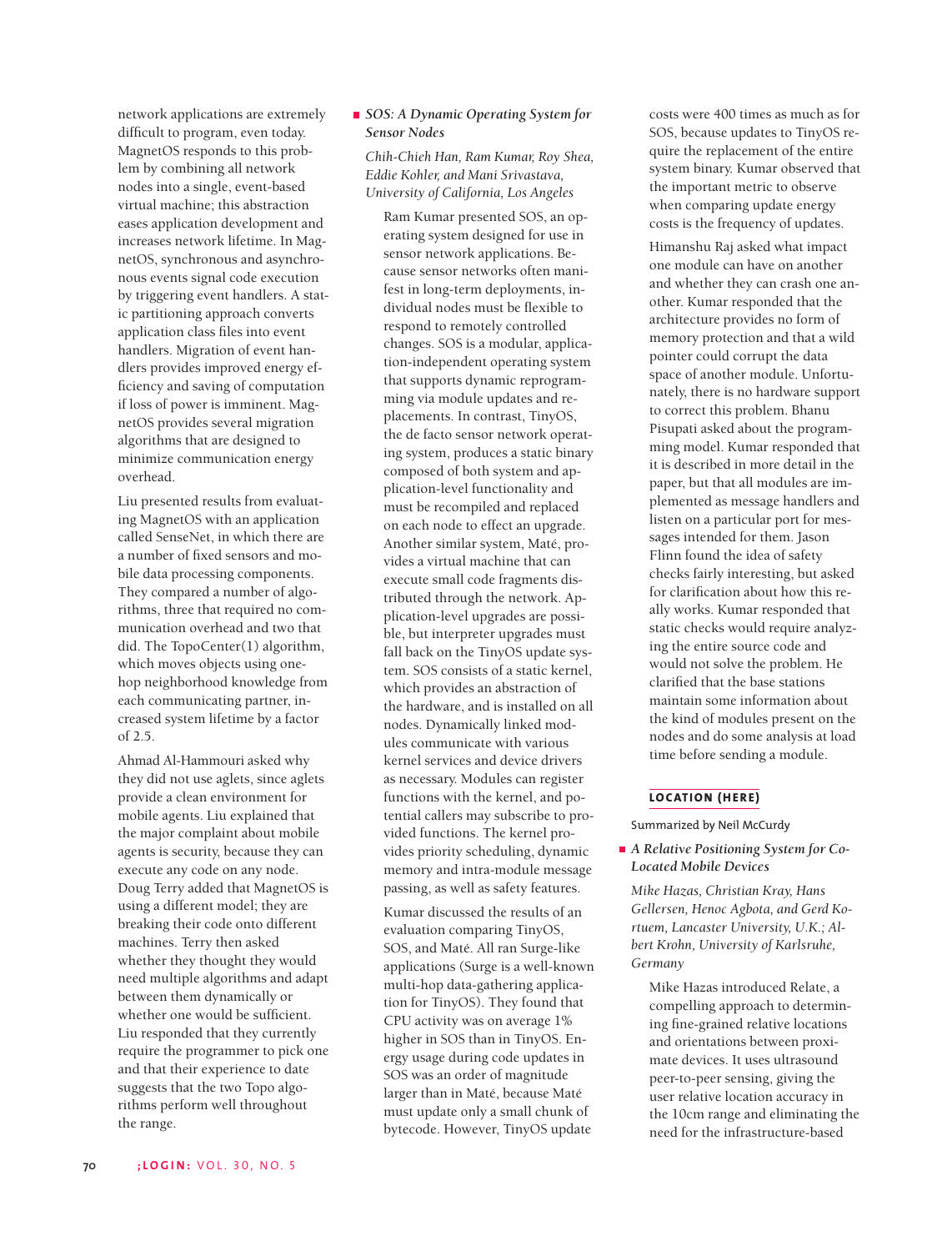location support that is typically needed for such fine-grained accuracy. The Relate team created their own hardware—a USB dongle that has three ultrasound transmitters and sensors. Time of flight of the ultrasound signal determines the range, and the signal strength, as recorded by each of the three sensors, determines the angle of arrival.

To evaluate the system, Hazas described an experiment in which five laptops were placed at various positions on a 2.4 x 1.6m surface. One hundred iterations of this experiment were performed, with half of them ensuring that the dongles had line-of-sight to one another. With good line-of-sight, one can expect roughly 9 cm, 33° accuracy. With limited line of sight, one can expect approximately 11cm, 48° accuracy. Hazas closed by discussing some of the issues with this approach. First, he posited that hardware that is better equipped to do signal processing may be able to get the accuracy to as low as 2 or 3cm. He also pointed out that there is a limit to the number of devices that can be handled, since only one device can communicate at a time.

The Relate system was demonstrated on Monday night, and Hazas was asked how his system differed from Cricket. Relate dongles have three transducers, are optimized for co-planar calculations, and can calculate the angle of arrival to determine the orientation of the devices. The Relate system also does not require any calibration.

One questioner pointed out that location accuracy is more important as the devices get closer to one another. For example, 10cm accuracy may not be adequate when the devices are only 2cm apart. Hazas agreed. There was also a question about whether the signal processing could be done in software. Hazas did not see any reason why not.

# *WALRUS: Wireless Acoustic Location with Room-Level Resolution Using Ultrasound*

*Gaetano Borriello, University of Washington and Intel Research; Alan Liu, Tony Offer, and Christopher Palistrant, University of Washington; Richard Sharp, Intel Research Cambridge, UK*

Gaetano Borriello presented a system that provides room-level granularity by using a combination of wireless and ultrasound. Borriello began by explaining the importance of room-level localization to usability. The goals of the system included low deployment cost, low support cost, and a system that was incrementally useful and deployable. The system should also approach 100% accuracy while maintaining privacy.

Borriello described WALRUS as being inspired by lightning and thunder, with WiFi (through an access point broadcast of information) acting as the lightning and ultrasound (through commodity speakers) acting as the thunder. Clients receiving the WiFi packet keep the packet only if they also detect the sound. The system was tested in two environments under many different conditions (music playing, conversations ongoing, keys jangling, doors slammed, etc.), and the system proved largely immune to extraneous noise. Borriello concluded by discussing some of the limitations in the existing implementation and presenting a vision of future prototypes that might one day be located in a store near you: a wristwatch receiving device, with light bulb and air freshener transmitting devices.

Lin Zhong asked whether they had considered listening to the ultrasound signal first and then the WiFi. Borriello responded that this approach might be perfectly reasonable, but that they haven't tried it. Ed Nightingale asked whether they had considered rooms that were changing. Borriello responded that you could put arbitrary infor-

mation in the packets. David Kotz commented that one of the unique characteristics of this work was that they were using existing devices. He then asked why they decided to move toward custom hardware. Borriello replied that one thing to consider is how much optimization each device could have. Robert Hall asked whether they had considered the health implications of ultrasound. Borriello said that they are not boosting the speaker output and that one of the reasons to move toward custom hardware was to move further away from the audible range. Another member of the audience asked whether they had considered placing microphones in the room to measure the volume levels and then including those volume levels in the WiFi packets so that clients would know what volume to expect. Borriello responded that they had walked around the room and measured the volume levels, but they found that this was not important because their detection algorithm relied on a relative measure of strength.

# **WORK-IN-PROGRESS REPORTS (WIPS)**

Summarized by Ya-Yunn Su

*CAM: Architecture for Automating Paper-Based Processes in the Developing World*

## *Tapan Parikh, University of Washington*

Tapan Parikh said that in developing countries paper-based processes are inefficient, but cell phone penetration is growing, and most cell phones have built-in cameras. He proposed using such mobile phones to digitize manual, paperdriven processes. A user could take a picture of a paper document, transfer the data to a remote machine, and propagate it to the appropriate recipient. The receiver could then print the document.

http://www.cs.washington.edu/ homes/tapan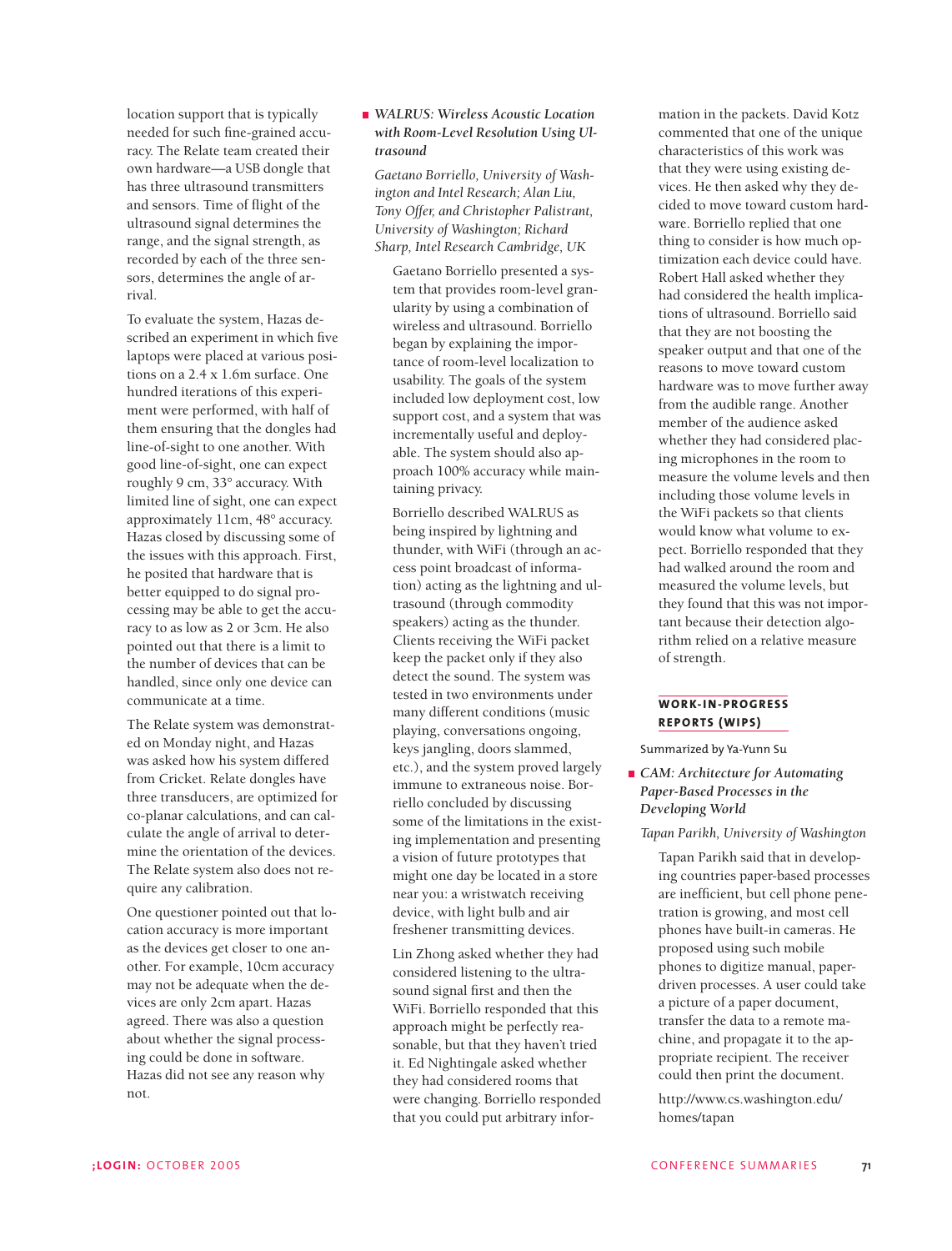## *Smart Attire–The Digital Diary*

### *Tarek Abdelzaher, University of Virginia*

The author proposed building sensors into clothing to record user activity. The smart attire includes accelerometers, magnetometers, and temperature, sound, light, and GPS sensors. Possible applications are personal digital diaries, and medical monitors. The prototype system is a winter jacket with five motes and a GPS tracking device. The motes on the jacket record activities and upload the data when near an access station using 802.15.4. One example shows that the author can infer the user's activity (e.g., typing, walking) from the data collected by accelerometers. Another example shows the user's path or stillness by data from the GPS device. The user may use data mining techniques to understand personal life patterns (e.g., Is my social life declining?) and query the history to keep track of health or financial activities (e.g., When is the last time I visited my dentist?). The prototype system shows that power management is important for smart attire.

## *Extracting a Mobility Model from Network Traces*

### *Minkyong Kim, Dartmouth College*

Researchers need a realistic mobility model to simulate the effectiveness of new algorithms on wireless networks. There are two ways to generate network traces: syslog and GPS. Syslog data collected on access points contains client events, including time and action. It has the advantage of availability of large data sets, but it is often hard to estimate a user's location from an AP location, perhaps due to the device not being associated to the closest AP or perhaps because of some device-specific implementation. An alternative is GPS. Unfortunately, there is no GPS data set publicly available, and it does not work indoors. To address these limitations, Kim extracts the user's path from time and AP location

from syslog data, extracts mobility characteristics from the user's path, and extracts speed/duration/pause to generate the mobility model.

# *Emulab Unleashed! Into the WiFi and Mobile Wireless Dimensions*

### *David Johnson, University of Utah*

David Johnson presented Emulab, a network emulation testbed. Due to the complex nature of wireless networks, simulation is not enough in testing and validating new research ideas. A real testbed like Emulab would be a better way. Emulab has added three wireless testbeds including a building-scale WiFi testbed, a fixed sensor net, and a mobile WiFi network. The WiFi testbed enables remote hardware reset functionality, since it is difficult to find the real location and reboot the machine manually. There are also fully programmable motes and mobile robots with a tracking system accurate to 1cm. Emulab can be remotely accessed and allows multiple users. It provides a realistic and repeatable wireless environment. Future work includes automated rechargeable stations and power monitoring. More information can be found at http://www.emulab.net.

## *Content Management for Mobile and Pervasive Experiences*

#### *Nigel Davies, Lancaster University*

Nigel Davies emphasized the importance of content in a ubicom/pervasive computing environment based on experience in GUIDE deployment. Their solution was to assign many students to work on content and the user interface. Other projects, such as Can You See Me Now? (http://www .canyouseemenow.co.uk) and Equator (http://www.equator.ac.uk/) reached similar conclusions. In the e-Campus project, content can come from users, be automatically generated, etc. The challenge is how to manage multimedia content in future mobile and ubiquitous computing environments. More information on the GUIDE project is

located at http://www.guide .lancs.ac.uk/.

## *Invisible Agents*

*Nobuo Kawaguchi and Negishi Yuuya, Nagoya University*

Nobuo Kawaguchi pointed out that in a world with many computers (PC, laptop, PDAs, etc.) and smart appliances (music players, TiVo), we do not have a good interface to control and aggregate the interfaces of all the devices. They built invisible agents to solve this problem. The example is a conference room with a projector, multiple monitors, ceiling lights, and similar equipment. They can combine brightness with a human sensor to control the ceiling light, or a human sensor to activate the projector. On each of the target devices, they run a VNC server. The master device connects to all the target devices.

# *A Social Networking Web Site for the Research Community*

# *James Scott and Richard Sharp, Intel Cambridge*

James Scott said that the population of researchers is huge and growing. There are many types of relationships between researchers (e.g., as co-authors, work colleagues, conference attendees), but communities that overlap might also be isolated (e.g., SIGMOBILE, Pervasive/UbiComp, SIGCOMM). One useful feature of a social networking Web site would be an easy home-page generator containing basic information (e.g., bio, publications, photos). To prevent spamming, the Web site could be semiexclusive or could follow Gmail's invitation-based model. The Web site would encourage people to register and verify their information.

## *Crawdad—A Community Resource for Archiving Wireless Data at Dartmouth*

### *David Kotz, Dartmouth College*

David Kotz pointed out that there is little real wireless network traffic available for researchers. They initiated Crawdad as a facility for storing data sets collected from real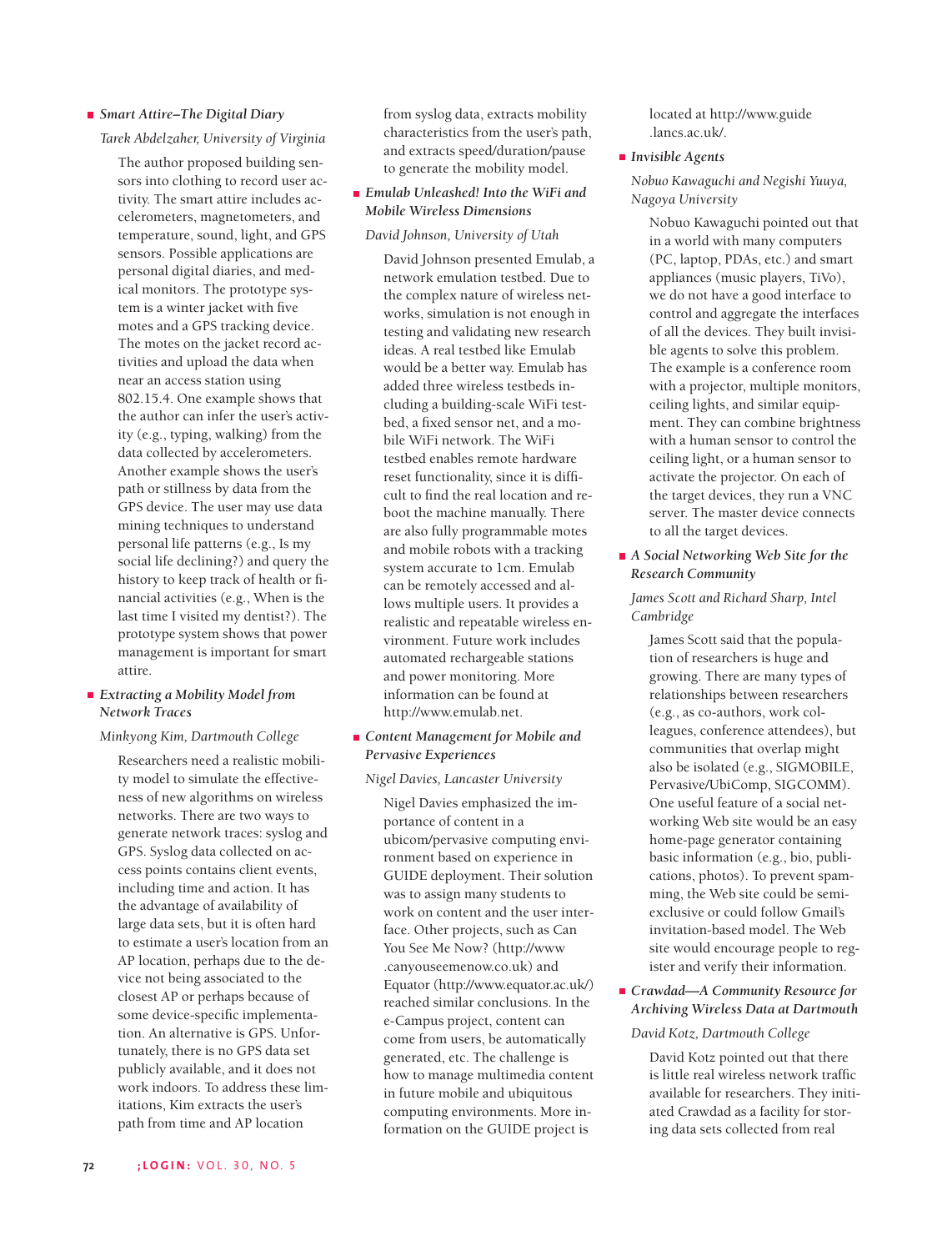wireless networks. They already had a campuswide wireless infrastructure for collecting traces. The challenges include developing a common data format, importing existing data, and anonymizing data. They hope to coordinate with other communities to develop network trace formats and tools. The tools and data can also be used in course projects. More information is available at http://crawdad.cs .dartmouth.edu/.

### *Secure Mobile Architecture*

### *Richard Paine, Boeing Technology*

Richard Paine proposed a secure mobile architecture that can cryptographically identify each packet. They can support mobility by transparently changing the address for the user and application. This framework improves their enterprise network by reducing operational cost and complexity. They use four techniques to achieve their goal:

- 1. PKI: Public key infrastructure. Each client uses his/her badge for client authentication.
- 2. HIP: Host mobility protocol. Communications are based on IPSec, therefore each host is identified by a security parameter index (SPI) rather than IP. Each host is further identified by a host identity tag (HIT), which is SHA-1 of the public key.
- 3. NDS: Network directory services. The client goes through an identification process before using LDAP.
- 4. LENS: Location-enabled network services: see http://www .opengroup.org/bookstore/catalog/ select.tpl?text=secure+mobile+ architecture.

# *GSM War Drive*

*Mike Chen, Intel Seattle*

Mike Chen presented their goal of providing a playground for locationbased services. Cell phones are the location devices people already carry every day. Some current location technologies are GPS and WiFi. GPS devices are not accurate and have limited coverage. WiFi can only be used on limited devices. Based on calculations from GSM tower signal strengths, the cell phone can provide accuracy within 30cm outdoors and 4m accuracy with a 1m grid. They plan to make the trace publicly available.

# **LOCATION (THERE)**

Summarized by Mike Blackstock

*The Horus WLAN Location Determination System*

*Moustafa Youssef and Ashok Agrawala, University of Maryland*

Moustafa Youssef presented the Horus system used to determine indoor locations to an accuracy of less than 2m by using existing wireless LAN infrastructure. Horus, like other WLAN-based locating systems, uses APs as reference points and the observed signal strength to these APs to estimate distance via triangulation. However, when indoors, the observed signal strength readers can differ by 15dBm for a given distance. Like Radar, Horus uses a radio map to characterize the area to counter these effects. Unlike Radar, however, Horus is a probabilistic system rather than deterministic.

The goals of this system were high accuracy, low computational requirements, energy efficiency, and scalability (both in number of users and in the area covered). The Horus techniques accounted for a 25% reduction in the average distance error. The Horus system is shown to have higher accuracy on average than Radar by more than 82% and better than 27% for the probabilistic system, and is more computationally efficient by an order of magnitude. The authors then applied the Horus ideas in Radar and showed that these ideas could reduce Radar's average distance error by more than 58% and decrease the worst-case error by more than 78%.

Robert Harle asked what the test environments were like. Youssef indicated that it was a typical CS department with offline measurements taken at night and used during the day to capture environment variations in a typical deployment. Mark Corner asked how the new dynamic power control feature would affect location determination using the new WLAN systems. Youssef thought that their ongoing work in automatically generating the radio maps based on environment changes may be effective in dealing with this problem.

*Deploying and Evaluating a Location-Aware System*

*R.K. Harle and A. Hopper, University of Cambridge, U.K.* 

Robert Harle presented their experience with deploying and using the Active Bat system at Cambridge. The Bat system is accurate to 3 to 5cm in three dimensions. The data on which this study is based was collected over a period of more than two years from a deployment that covers about 500 square meters in their new building.

Harle found that the killer application for this type of system was allowing companies to learn more about how office building space is used, to encourage people to work more effectively. Surveys showed that privacy was not an issue, but that result may not extend beyond small communities such as theirs. A more meaningful study of such systems would require deployment in a corporate office or perhaps a hospital where there is more overlap in working hours and collaboration is more common.

James Scott thought it was interesting that the corporate space usage was the best application rather than an application that benefited end users. Harle indicated that in fact one company expected to get a return on their investment in one year of data collection, without using any of the software that could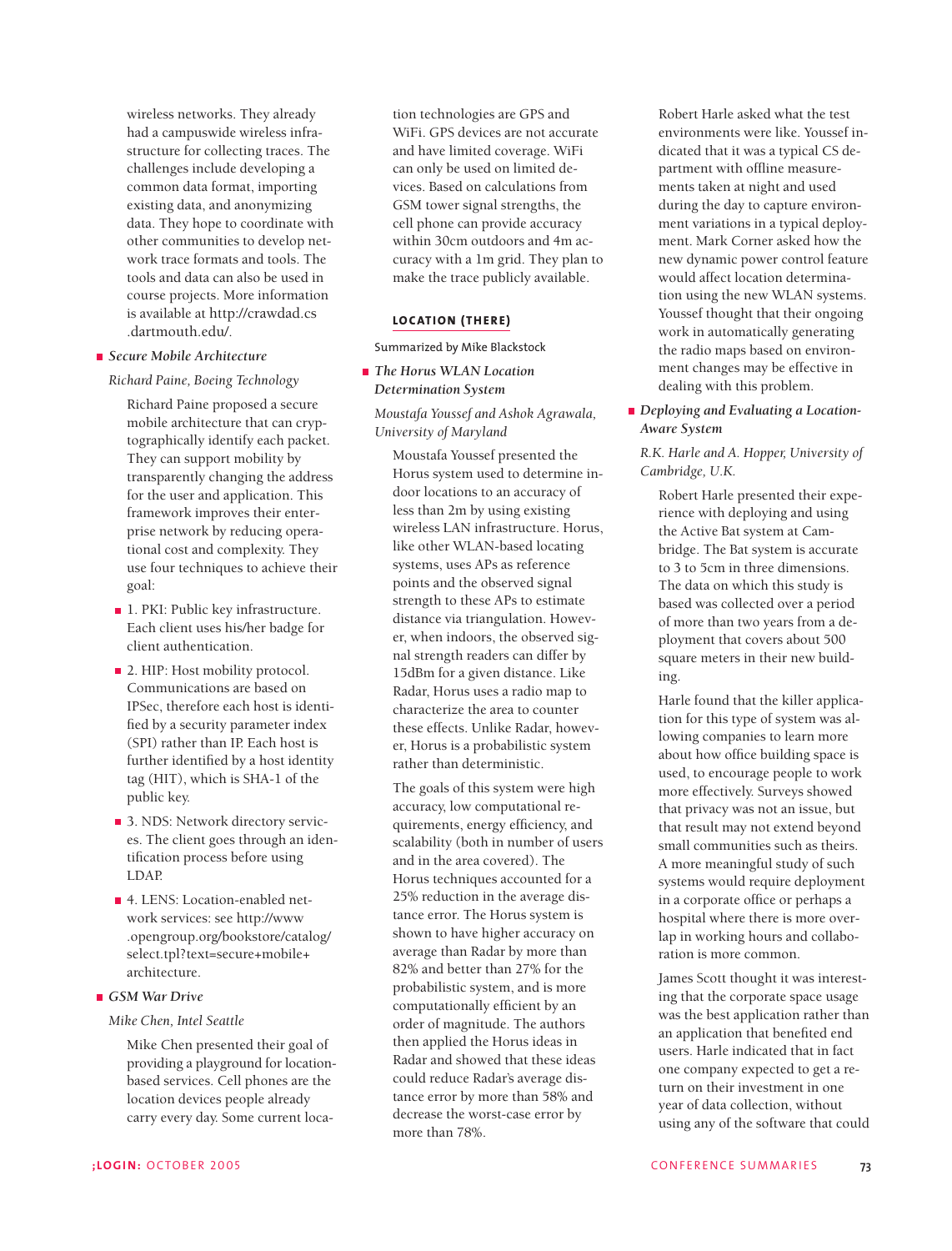benefit the end user. Further, they were not interested in deploying end-user applications until they had reaped that ROI. Minkyong Kim asked whether providing more information to the end user regarding the accuracy of a location reading would increase system trust. Harle indicated that they experimented with a five-bar system ranking and found it useful, but that this ranking system did not help this issue significantly. Guanling Chen asked whether the high accuracy of the Bat system was necessary for the applications in this deployment. Harle indicated that although it was not needed for this type of application, there are classes of applications, such as those that use position clicking and pointing, that require it. He agreed that the most important thing is highly accurate room-level granularity.

*Accuracy Characterization for Metropolitan-Scale WiFi Localization*

*Yu-Chung Cheng, Intel Research Seattle and University of California, San Diego; Yatin Chawathe and Anthony LaMarca, Intel Research Seattle; John Krumm, Microsoft Research* 

While an intern at Intel Research, Yu-Chung Cheng and his colleagues worked to characterize the accuracy of the Place Lab WLAN location determination systems for use outdoors. Unlike GPS, their system works in urban canyons and indoor environments, and it relies on more ubiquitous technology (check out the density map for Manhattan at http://www.wigle .net). Unlike other WLAN systems, their system requires less configuration time (1km2 area/1 hour) using war driving. Although it is consequently less accurate (13–40m), this is not an issue for applications such as a locationbased Web search.

For their experiment they gathered data in three neighborhoods downtown Seattle, an urban residential area, and an area in Kirkland (a less dense suburb where homes are 15 to 20 feet apart) and compared their location estimates with GPS readings.

They then applied three different algorithms. Their baseline tests found that the specific algorithm used did not matter much, though fingerprints performed poorly with only one AP. Interestingly, errors were higher in the more dense downtown area, probably owing to the fact that many APs are higher up and not contributing to making measurements more accurate. They concluded that it is possible to get acceptable accuracy of 13–20m in high-density areas, and around 40m in lower-density areas, with about 30 to 60 minutes of calibration for the neighborhood.

David Kotz asked about the data corresponding to Figure 4, where the Y axis is labeled "% of Time"; Cheng clarified that it actually represents "% of records." Another member of the audience was asked whether the urban results were affected by the GPS noise in urban canyons. Cheng said that they countered this possible effect by checking that readings were correlated by three GPS units and only using those that were consistent. David Kotz then asked whether it would be possible to improve accuracy with the indoor Horus techniques. Youssef and Cheng discussed this possibility offline. Youssef later reported that they concluded that the Horus techniques would be useful when there is more information available for the localization algorithm. For example, when the number of APs per scan increases, Horus techniques can give a significant advantage. However, where you have just one AP per scan, there is not enough information to notice a difference between the techniques.

The traces and source code for this paper are available at http://www .placelab.org/.

## **MORE POWER TO YOU**

Summarized by Ram Kumar Rengaswamy

*Energy Efficiency of Handheld Computer Interfaces: Limits, Characterization, and Practice*

*Lin Zhong and Niraj K. Jha, Princeton University*

Lin Zhong noted that the role of the user interface has often been ignored in the design of energy-efficient systems. The speed of the human interaction is significantly lower than the speed of the computer. The computer ends up spending significant time waiting for user inputs. The energy consumed by the computer in these idle periods can be eliminated through better system design.

Zhong and Jha compared two forms of user input, speech and handwriting, using energy efficiency as the metric. Energy efficiency is a combination of the speed of the input and its power efficiency. The experiments showed that speech is more energy efficient than handwriting. Zhong also designed a wireless wrist-watch to be used as a low-power, low-cost cache device. The cache device is a slave to the main computer. It collects user input while the main computer is put to sleep. This results in systemlevel power savings.

The results evoked a lot of interest from the audience. Brian Noble raised an interesting point about the usage scenarios of the input techniques. Listening and writing are concurrent operations while speaking and listening are not. Hence, from a holistic viewpoint, it might be more energy efficient to listen and write than to listen and speak.